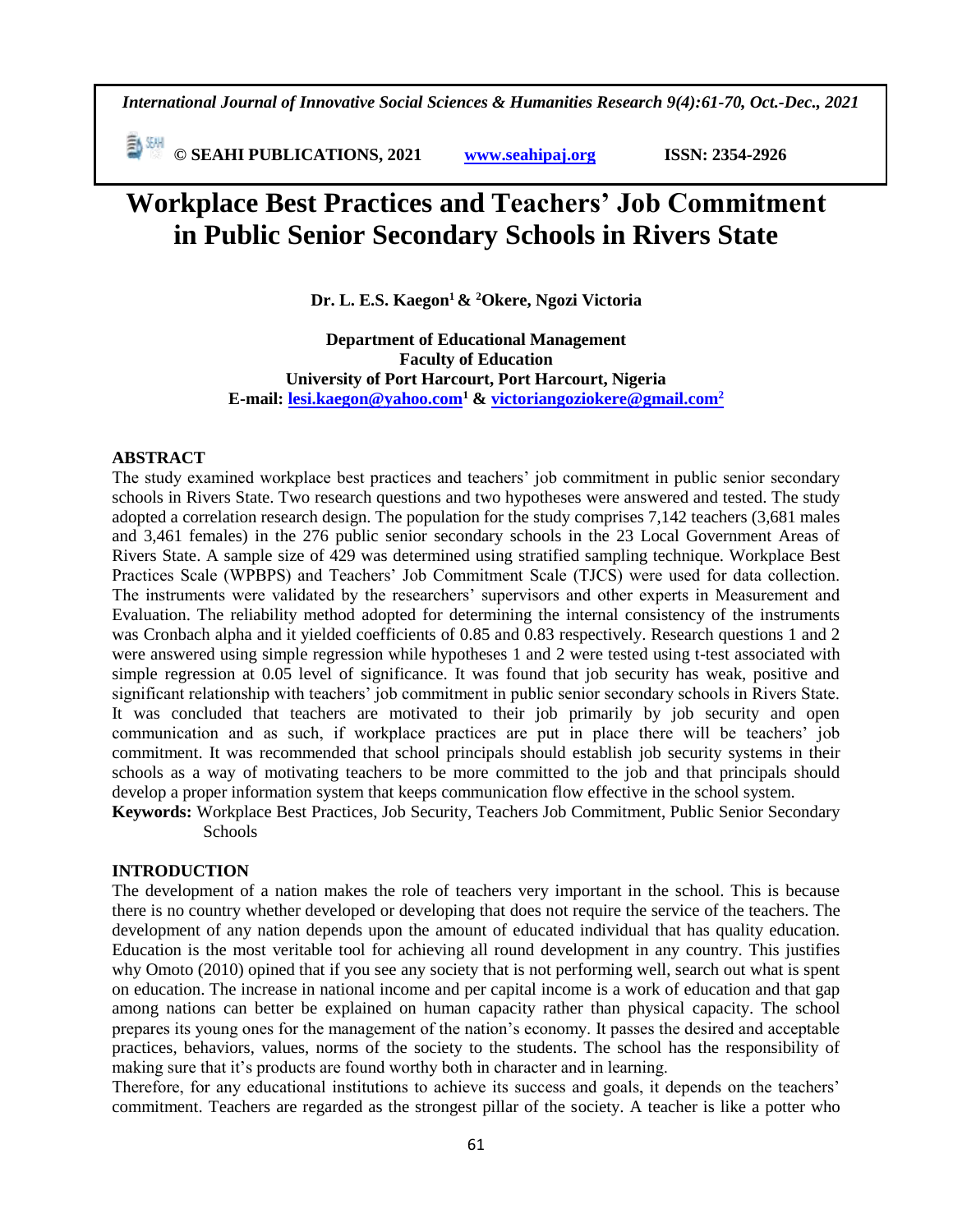**Okere & Kaegon***...…… Int. J. Innovative Soc. Sc. & Hum. Res. 9(4):61-70, 2021*

delicately shapes our impressionable minds, a vessel that defines our perception and ambitions. Teaching is a profession that is a mother of all other occupations. A real teacher has professional pedagogical skills, to add to education innovative technologies upbringing. Personal qualities of the school teacher play a significant role on the educational position, attitude to life of colleagues, students in general. These professional skills and characters of teachers are gain with many years of experience. The teaching profession requires commitment. An effective teacher needs to be committed not only to the students, but to the teaching profession as a whole. It implies keeping the rules and regulations of the teaching profession.

Workplace best practices are defined as practices that have been shown to improve an organization's capacity to effectively attract, select, hire, develop, and retain higher performing manpower. Best practices are methods or techniques that are known to consistently produce optimal and efficient result. Kamat (2016), stated that a happy workplace is a huge asset. In such places something happens that transcends policies and practices. Workplace is not what the organizations are doing; it is what their leaders are doing. Best workplace practices include the day to day relationship that the employees experience, and not a catalog of policies, programmes and benefits. Best practices represent the most efficient course of action in a particular setting or scenario. Normally, best practices are dictated by higher level authority such as management. Then best practices stand as a general guideline for action in a wide variety of arrangement. Rouse (2017) defined best practices as a technique or methodology that through experience and research, has been proven to be reliable and lead to a desired result. The term best practices are often used in the field of health care, government administration, the education system, project management, hardware and software product development and elsewhere. Bob (2017) opined that best practices are important for processes that need to work correctly. Best practices are simply the best ways to do things and have been worked out through trails and errors and are found to be the best most sensible way to proceed. Therefore a healthy workplace tends to exhibit common set of traits that foster excellence productivity and camaraderie. For a teacher to be committed to the school, it is dependent on the workplace best practices in the school system. This is because better outcomes and increased productivity were assumed to be the result of better workplace environment. In workplace where there is no adequate working conditions, employee motivation level decreases and such a situation affects job satisfaction negatively (Dalject, Manoj & Dalvinder, 2011).

Herzberg's study (1968) stated that if working conditions are not conducive, hardworking employees who can find job elsewhere will leave, while mediocre employees would stay and compromise success. Therefore, a positive workplace culture, attracts talent, drives engagement, impacts happiness and satisfaction, and affects performances. The personality of an organization is influenced by everything such as leadership, management, workplace practices, physical facilities, policies, welfare, people and more.

Kamat, (2016) identified the following characteristics as best workplace practices:

Positive value, relaxed and productive atmosphere, opportunity to use skills, employee contribution in decision making, encourage feedback and recognitions.

- i. Positive value (provide clear expectations): positive mission statement outline the goals and demonstrative behavior that exemplify the highest commitment to quality and service to each other. This is because frustrated and demotivated when they do not know what is expected of them. Organizations should create a culture where vision, goals, roles and value of the organization are clearly stated.
- ii. Relaxed and productive atmosphere: Employees enjoy coming to work and feel appreciated, acknowledged and rewarded.
- iii. Opportunity to use skills: Frustrations and boredom are counterproductive so you need to assign jobs to people with the right skills.
- iv. Encourage employees to contribute ideas in decisions involving them, and asking their opinions and listening to their advice and feedback make a huge difference to them.
- v. Encourage feedback and recognition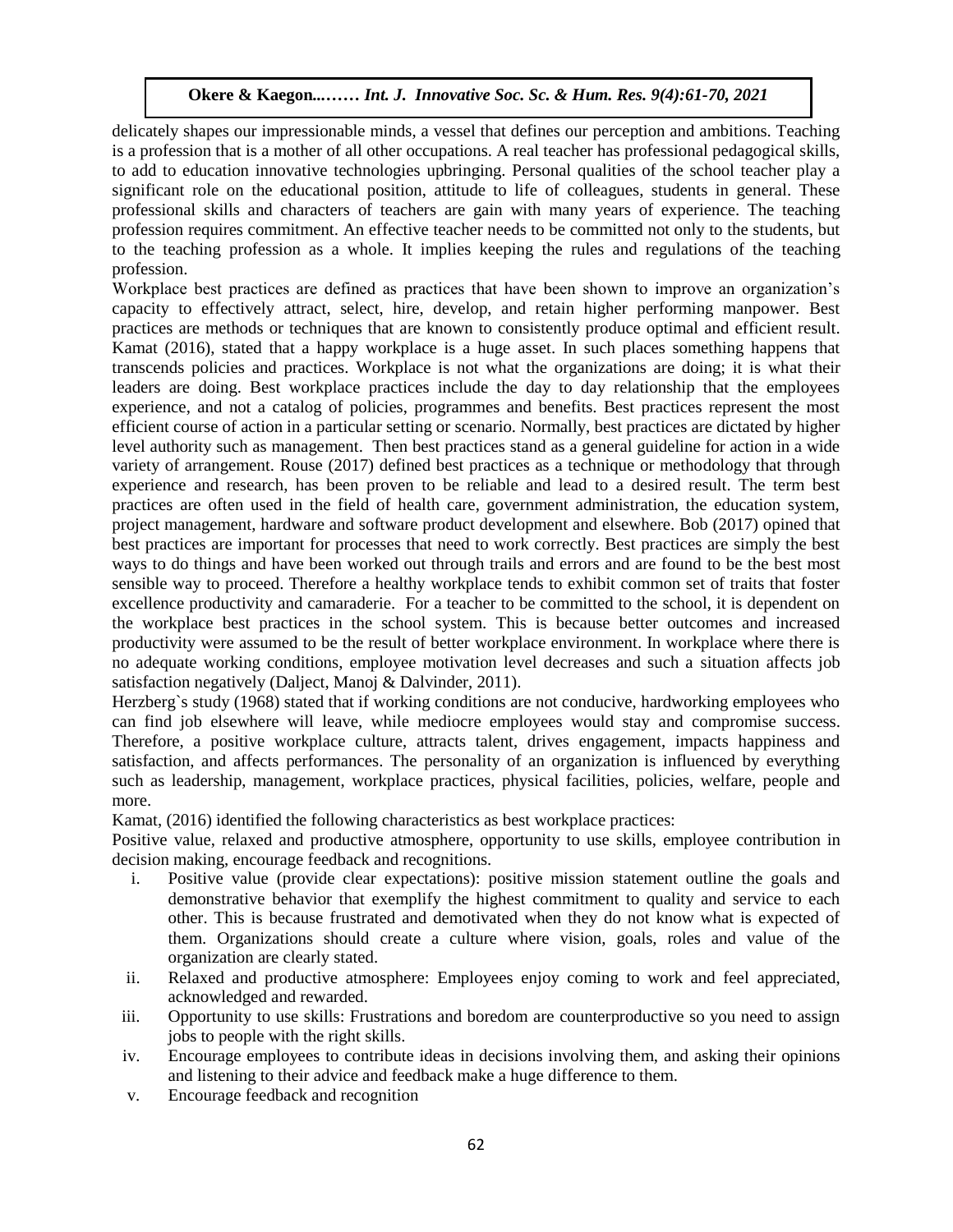Therefore, have a team based environment, motivate employees to take pride in their work which leads to long lasting trust, and ensure large numbers of workplace best practices that have proven to lead to superior performance for the organization. The outcome of these will lead to selective hiring, employees job security, training in relevant skills, effective teams and high compensation contingent and performance

According to Peffer (1998) there are seven (7) indicators of workplace best practices that can help create an environment where employees would be committed to improving organizational performance. They include: employee job security, sophisticated and selective hiring, extensive training/development, teamwork and employee job seemily, sophisticated and selective infing, extensive training/development, teamwork and decentralization, high result based compensation reduction of status differentiation and employee's involvement and information, sharing and worker voice. Peffer is of the opinion that the concept of High Commitment Management (HCM) is based on significance of developing and sustaining mutual commitment between employees and employers. Thus, employees in a High Commitment Work Environment (HCWE) are expected to manage their own performance and to make conscientious decisions that will benefit their organization.

### **Job Security and Teachers Job Commitment**

Job security is the feeling of having a proper job and the assurance of its continuance in future as well as the absence of threatening factors. If an employee feels that he or she will continue job until the end of his /her services and will not be threatened by the employer for playing his role, such employee enjoys job security. Job security is one of the implications of security. In job security, there are issues such as job changes, and missing the job. According to industrial and organizational psychologists, job security is one of the creators of job satisfaction and commitment.

Faremi (2017) opines that job security is an important determinant of job retention among teachers. It is one of the non-qualified factors that characterized the level of reliability and dependability of a job. Job is one's expectation about continuity in a job situation. It deals with employee feeling over loss of job or loss of desirable job features such as lack of promotion opportunities, current working conditions, as well as long term desirable job leatures such as fack of promotion opportunities, current working conditions, as well as long term<br>career opportunities. Teachers' job security is ensured after confirmation of appointment. In other words, th staff is accorded the tenure status. This means that the teacher cannot be dismissed from the job arbitrarily. Tenure, therefore, gives the teacher a sense of job security. Nowadays however, the job security of teachers has been threatened.

econ anculomed.<br>Khan and Khan (2012) in their investigation discovered that job safety/security is significantly related to commitment and performance. Job security induces employee commitment in any work situation. Teachers who perceive threats of job security would not put in their best for the achievement of institutional goals and objectives and would not take their job seriously. They would be less committed to the institutions they are working for. Dhuryana and Hassain (2018) assert that organization considers and used many tools for satisfaction of employee like job security, workplace, targets and so on. Yousaf and Waheed (2015) as cited by Dhuryana and Hussan (2018) found that academic staff commitment is influenced by various factor but there are two major factors; job security and job satisfaction. Job security is one`s expectation related in job situation. Job security is important part of job commitment (Akpan, 2013).

## **Open Communication and Teachers Job Commitment**

Communication is highly functional for work and occurs often in a workplace. Peponis (2004), states that informal communication is highly valued. Communication helps to bring people together at workplace. The organizational communication key element in getting people involved into better relationships within an organization, to transmit information, cooperation with each other, understanding and coordinating the work, improving communication climate and learning, and hence to increase overall workplace satisfaction and an individual's job satisfaction (Ali & Haider, 2010). Salacuse (2007) indicates that as a result of changing work environments in which employees are more educated and intelligent than past generations, leaders are now required to lead by negotiation. Specifically, Salacuse notes that in order for leaders to persuade people to follow their vision, they need to communicate effectively by appealing to the interests of the followers. Cassar, (1999) further observes that employee participation, which includes such things as involvement in joint decision making, has been shown to have a positive association with positive work attitudes and employee commitment. Therefore, competent communicators must employ communicative resources such as language, gestures, and voice, and in order for supervisors to be perceived as capable communicators. They must share and respond to information in a timely manner, actively listen to other points of view, communicate clearly and concisely to all levels of the organization, and utilize differing communication channels( Shaw; 2005).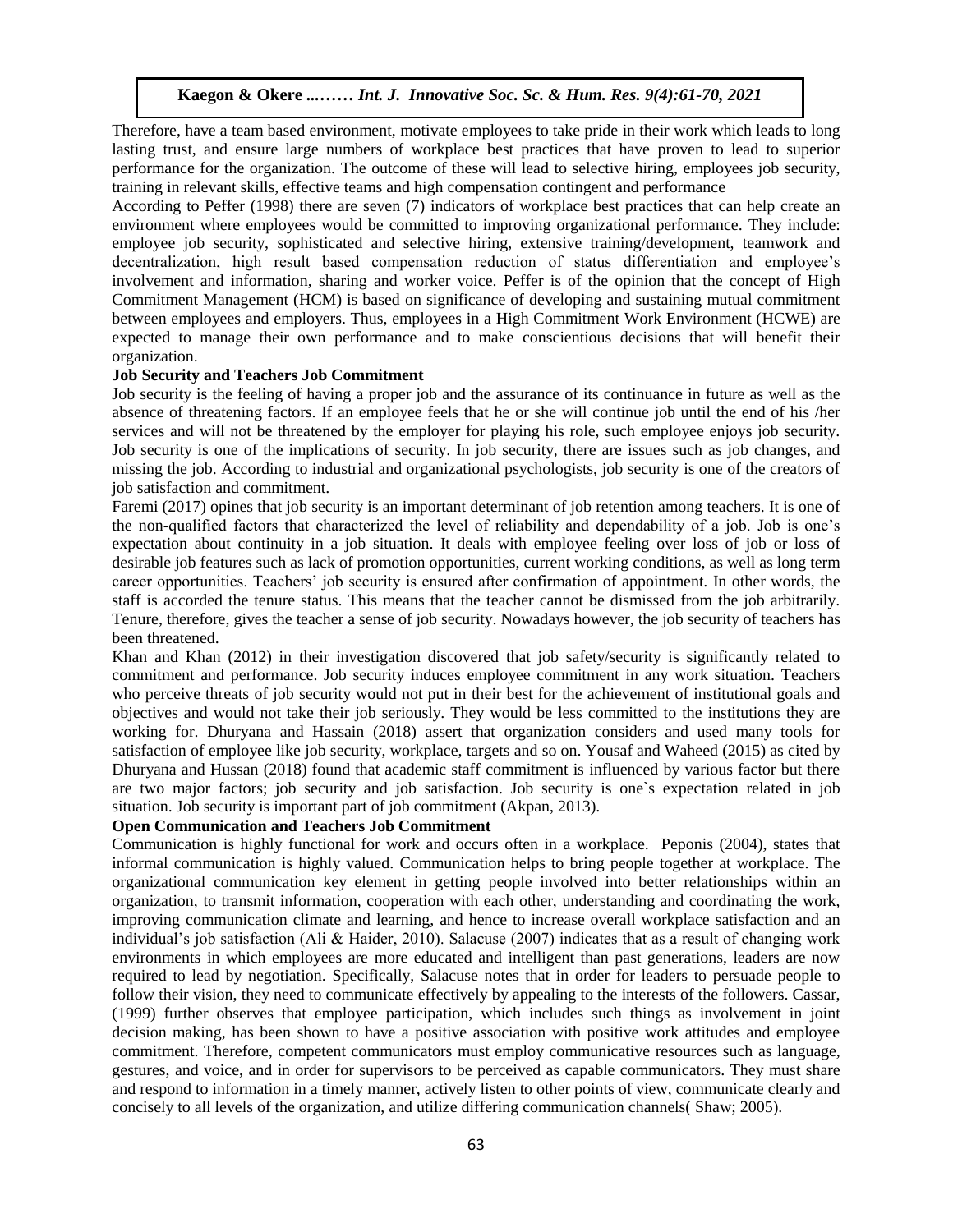Organizational communication does not involve only upward and downward communication, but managers and employees communicate with each other in various ways at different levels. It may be the formal or informal, verbal or non-verbal, written or oral; and its levels include face to face communication between individuals, group communication among teams and organizational-level communications which involve vision and mission, policies, new initiatives, and organizational Knowledge and performance. All the directions and flows of organizational communications are combined into a variety of patterns called communication networks (Ali and Haider, 2010). Social interactions enable the development of common grounds for communication, which increases communication effectiveness and enhances the ability of grounds for communication, which increases communication effectiveness and enhances the ability of individuals to work together. The focus on openness in communication between senior management and employees results in improved employee productivity and engagement. Meetings with top executives help to build affinity and trust. Supportive communication is the most significant factor for the existence of an organization. The quality of organizational communication is often referred to in terms of communication climate, which can be described as 'a subjectively experienced quality of the internal environment of an organization; the concept embraces a general cluster of inferred predispositions, identifiable through reports of members' perceptions of messages and message-related events occurring in the organization (Kitchen and Daly, 2002).  $2002$ ).

Communication can be defined as the process of transmitting information and common understanding from one person to another (Keyton, 2011). It is the creation or exchange of thoughts, ideas, emotions, and understanding between senders and receivers. It is essential for the building and maintaining of relationships in the workplace. Although administrators spend most of their time communicating (sending and receiving information) one cannot assume that meaningful communication occurs in all exchanges (Dunn, 2002). Once a memorandum, letter, fax or email has been sent, many are inclined to believe that communication has taken place. However, communication does not occur until information and understanding have passed between sender and the intended receiver. There is no need denying the importance of communication in the workplace, sender and the intended receiver. There is no need denying the importance of communication in the workplace, considering the fact that in an organization people belonging to different social and professional backgrounds come together to work for the same goals. Often it is seen that administrators do not realize the importance of communication at work and thus do not convey their ideas, organizational goals, vision, and so on very clearly. When administrators in an organization are unable to create an environment which promotes open and clear when deministedness in an organization are undere to create an environment which promotes open a<br>communication, it can have negative repercussions on the work culture and the employee productivity.

Open communication leads more quickly to a mutual understanding and respect for a difference in views, interests and needs. Simply put, being open and honest build a sense of self-worth. It is about being moral, truthful to yourself with others. It requires putting in place active measures that foster an open exchange of information and ideas among employees at every level of your organization. Open communication gives room for transparency, team building and increased profits.

### **Statement of the Problem**

In recent time, the rate of indiscipline and poor academic performance among students of public secondary schools is alarming. It involves late coming, truancy, foolhardiness, lack of attention to lessons, examination malpractices, failures, among others. Every year, several students' results are cancelled and withheld in some examination centers where cases of examination malpractice are reported. International Center for Investigative Reporting (ICIR) on Nov 2, 2020, reports that, WAEC withholds results of 215,149 candidates in 2020 examination over malpractice. All of these place a question mark on teacher's job commitment.

Over the years, teacher's job commitment has prompted educational researchers to steadily make relentless efforts at identifying mitigating factors that might account for the observed poor commitment of teachers. Research studies suggest that factors in the workplace affect teachers' commitment. Among other variables identified are workplace practices such as, teachers' job security, communication system, lack of training and development programmes by the administrators, collaborative team work in school, reward system and other professional growth process to maximize productivity. This may be the reason for teachers' negative attitude to work in in their schools. Indeed teachers need to be taken care of based on their roles in the development of the nation before they can achieve high standard of education. Despite different efforts, teachers continue to exhibit poor commitment in schools and this study is worried about this trend.

#### **Aim and Objectives to the Study**

The aim of this study was to determine workplace best practices as they relate to teachers' job commitment in public senior secondary schools in Rivers State. The study sought to: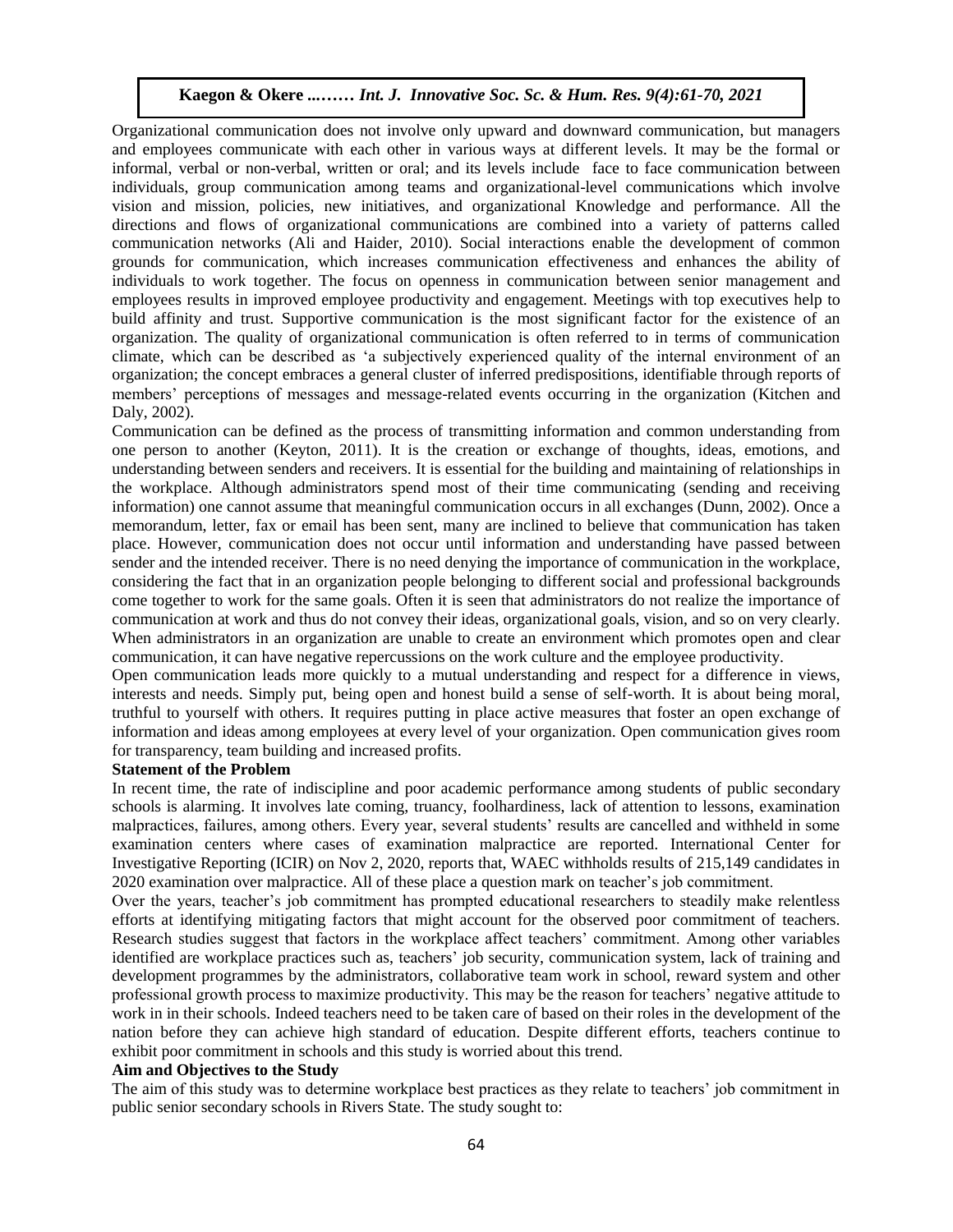- 1. examine the extent job security relate to teacher job commitment in public senior secondary schools in rivers state;
- 2. investigate the extent open communication relate to teacher job commitment in public senior secondary schools in Rivers State;

## **Research Questions**

The following research questions guided the study:

- 1. To what extent does job security relate to teacher job commitment in public senior secondary schools in Dignary State 3. in Rivers State?
- 2. To what extent does open communication relate to teacher job commitment in public senior secondary schools in Rivers State?

### **Hypotheses**

In the following hypotheses were tested at 0.05 level of significance in the course of the study:

- 1. There is no significant relationship in extent job security relate to teachers' job commitment in public senior secondary schools in Rivers State.
- 2. There is no significant relationship in extent open communication relate to teachers' job commitment in public senior secondary schools in Rivers State

### **Theoretical Framework**

# **Maslow's Hierarchy of Needs Theory (1954)**



*Source: Adopted from Hoy and Miskel (2008). Educational Administration: Theory, research and practice P.137* 

**Maslow's Hierarchy Need Theory (1954)**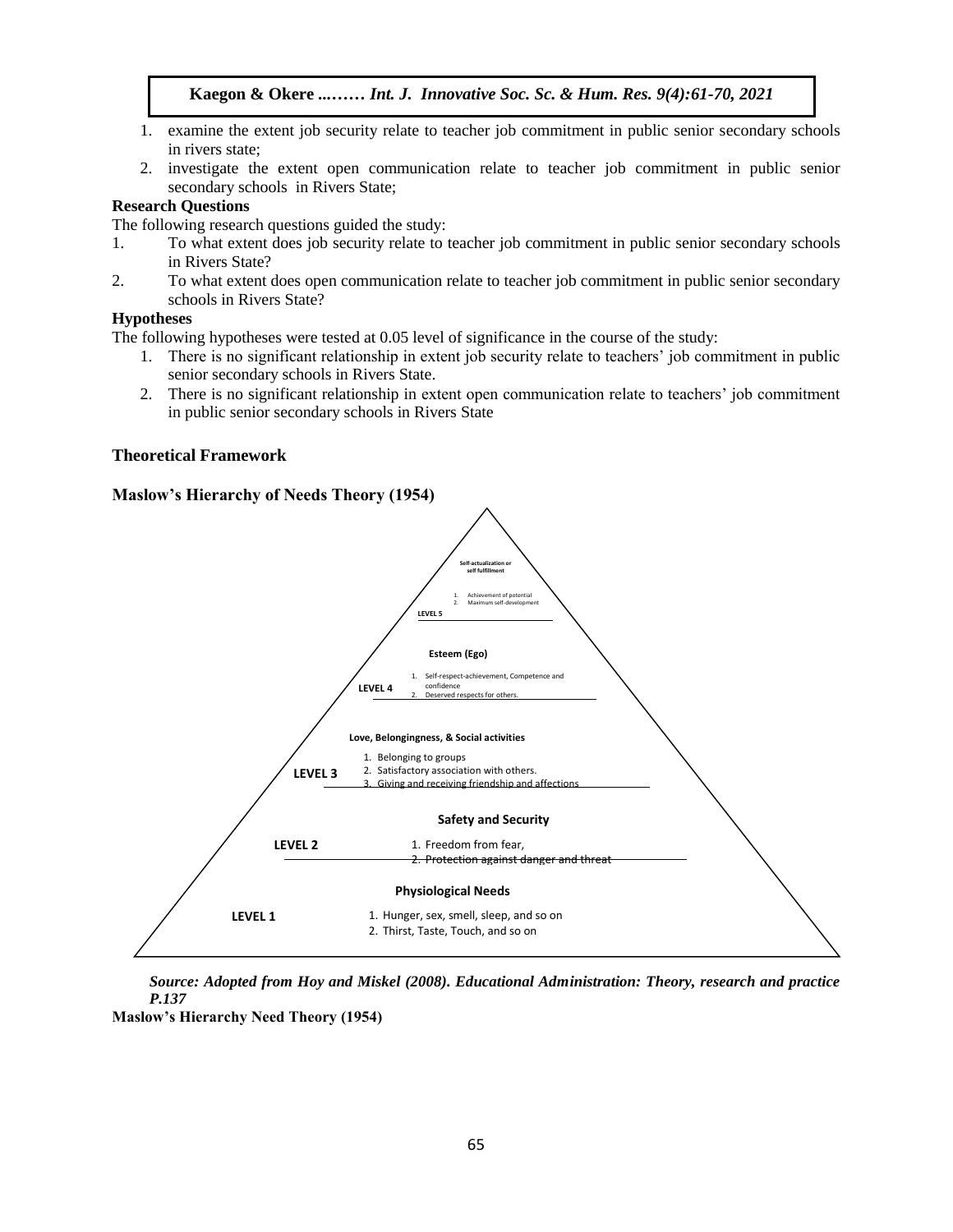Abraham Maslow (1954) defined need as a physiological or psychological deficiency that a person feels the compulsion to satisfy as cited by Ramlall (2004). This need can create tensions that can influence a person's work attitudes and behaviors. Maslow formed a theory based on his definition of need that proposes that humans are motivated by multiple needs and that these needs exist in hierarchical order. Maslow's premise is that only unsatisfied need can influence behavior, a satisfied need is not a motivator (Ramlallibid, 2004). A persons' need start at the bottom of the hierarchy and will initially seek to satisfy basic needs (example, food and shelter). Once these physiological needs have been satisfied, they are no longer a motivator. The individual moves up to the next level. Safety need at work could include physical safety (example, protective clothes as well as protection against unemployment, loss of income through sickness and so on). Social needs recognize that most people want to belong to a group. These would include the need for love and belonging (working with colleague who supports them at work, team work, and communication). Esteem needs are about being given recognition for a job well done. They reflect the fact that people seek the esteem and respect of others. A promotion at work might achieve this.

Self-actualization is about how people think about themselves, this is often measured by the extent of success and challenge at work (Ramlall 2004). One should also take care that employees don't just work for financial incentives. Maslow said that people work to survive and live through financial compensation, to make new friends, to have job security, for a sense of achievement and to feel important in the society, to have an identity, and most especially to have job satisfaction. All employees that have job satisfaction are high performers in their respective workplaces. One should create an environment where employees like to come to work because they enjoy their job hence increase performance. Incentives also motivate the employees when you want them to go that extra mile to achieve your goals. Okorie (2012) explains needs hierarchy and teachers with the "principle or participation in work" to clarify this, individual invest themselves in work so as to obtain reward. Such investment includes, time, physical energy, mental energy, creativity, knowledge, skill, enthusiasm, and effort. In return to their expectations are; money, respects, comforts, social acceptance, security, and a sense of accomplishment. The researchers adopted this theory because it embraces workplace practices in an organization that facilitate commitment. The theory emphasizes on employee needs such as physiological need (good

# salaries), safety needs (job security), social needs (teamwork) and esteem needs example (rewards). Thus if this theory is inculcated by school administrators, it will motivate teachers to be committed.

# **METHODOLOGY**

The design adopted for this study was the correlational. Answers were sought through research questions and efforts were made to test hypotheses on the variables of the study and their results inferred on the population of the study. The population of the study consisted of all the seven thousand one hundred and forty-two teachers (7,142) in public senior secondary schools in Rivers state. The respondents were all the 7,142 teachers (3681 males and 3461 females) in the 276 public senior secondary schools in the 23 local government area of Rivers State. The sample of the study was 429 teachers of public senior secondary schools in Rivers State. The sample was obtained using Taro Yamane's formula. They were selected using table of random numbers. The respondents of the study responded to a 20-items instrument titled "Workplace Best Practices Scale" (WPBPS) and 10-items questionnaire tagged "Teachers' Job Commitment Scale" (TJCS) used for data collection. The design of the instruments by the researcher is the modified 4-point Likert scale model, and which had reliability index of 0.85 and 0.83 respectively for the two questionnaires. The instrument was validated by experts in the researchers' supervisors and other experts in Measurement and Evaluation. The instrument had two sections namely A and B. Section A was for bio–data collection while section B was subdivided into 2 other sections to elicit information on job security and open communication for teaching improvements in public senior secondary schools. Research questions were answered with simple regression while t-test associated with simple regression was used in testing the null hypotheses at 0.05 alpha level.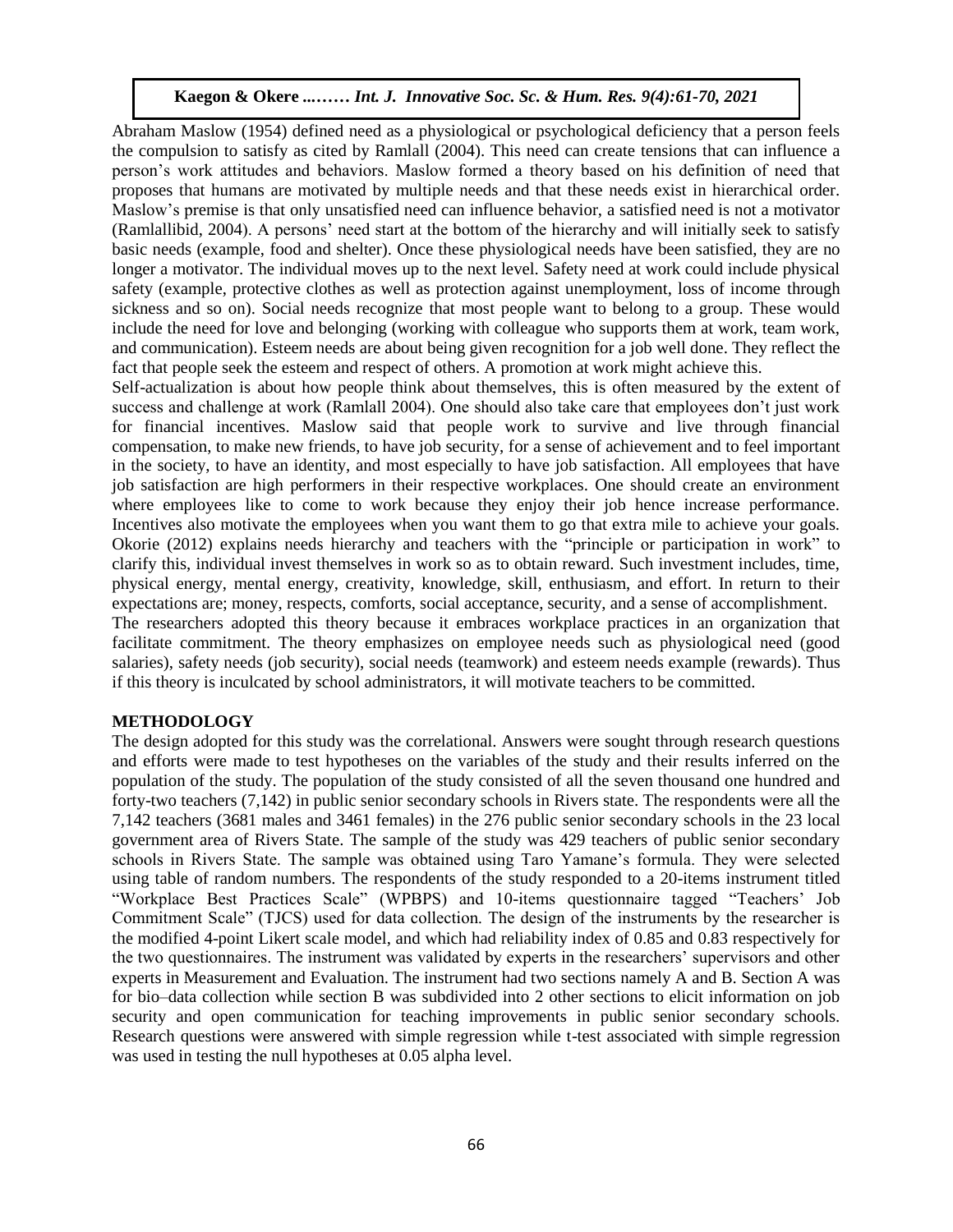### **RESULTS**

**Research Question 1:** *To what extent does job security relate to teachers' job commitment in public senior secondary schools in Rivers State?* 

**Table .1: Simple Regression analysis on the relationship between job security and teachers' job commitment in public senior secondary schools in Rivers State**

| Model                   | Coefficient                    | R Square                    | Adjusted R Square | <b>Decision</b>      |
|-------------------------|--------------------------------|-----------------------------|-------------------|----------------------|
|                         | .573                           | .450                        | .496              | <b>Weak Positive</b> |
|                         |                                |                             |                   | Relationship         |
| $\sim$ $\sim$<br>$\sim$ | $\sim$ $\sim$ $\sim$<br>$\sim$ | $\sim$ $\sim$ $\sim$ $\sim$ |                   |                      |

Source: Authors' Computation from SPSS 20

Table 1 shows that the regression coefficient is given as .573. Given the  $\mathbb{R}^2$  as .450, it shows that only 45% of the changes in the dependent variable is explained by the independent variable. This shows that there is a weak positive relationship between job security and teachers' job commitment in public secondary schools in Rivers State. However, an increase in job security leads to a corresponding increase in teachers' job commitment in public secondary schools in Rivers State.

**Research Question 2:** *To what extent does open communication relate to teachers' job commitment in public senior secondary schools in Rivers State?*

public sentor secondary schoots in Kivers State?<br>Table 2: Simple regression analysis showing the relationship between open communication and **teachers' job commitment in public senior secondary schools in Rivers State**

| Model | Coefficient |      | R Square Adjusted R Decision<br>Square |                                   |
|-------|-------------|------|----------------------------------------|-----------------------------------|
|       | .660        | .341 | .338                                   | <b>Weak Positive Relationship</b> |

Source: Authors' Computation from SPSS 20 Output

Table 2 shows that the regression coefficient was given as 0.660. The  $R^2$ was given as 0.341 implying that only 34% of the changes in the dependent variable is explained by the independent variable. This indicates a weak positive relationship between open communication and teachers' job commitment in public secondary schools in Rivers State. This implies that increase in open communication leads to a corresponding increase in teachers' job commitment in public secondary schools in Rivers State. However, such increases in job security cannot guarantee highest level of teachers' job commitment.  $\mathcal{A}$  ,  $\mathcal{A}$  ,  $\mathcal{A}$  ,  $\mathcal{A}$  ,  $\mathcal{A}$  ,  $\mathcal{A}$  ,  $\mathcal{A}$  ,  $\mathcal{A}$  ,  $\mathcal{A}$  ,  $\mathcal{A}$  ,  $\mathcal{A}$  ,  $\mathcal{A}$  ,  $\mathcal{A}$  ,  $\mathcal{A}$  ,  $\mathcal{A}$  ,  $\mathcal{A}$  ,  $\mathcal{A}$  ,  $\mathcal{A}$  ,  $\mathcal{A}$  ,  $\mathcal{A}$  ,

**Hypothesis 1**: There is no significant relationship in extent job security relate to teachers' job commitment in public senior secondary schools in Rivers State.

**Table 3: t-test associated with simple regression analysis on the relationship between job security and teachers' job commitment in public senior secondary schools in Rivers State**

| Model        |            | Unstandardized |             | Standardized | T-    | Probability | Alpha | Decision      |
|--------------|------------|----------------|-------------|--------------|-------|-------------|-------|---------------|
| Coefficients |            | Coefficients   | <b>Stat</b> | value        | level |             |       |               |
|              |            | B              | Std. Error  | Beta         |       |             |       |               |
|              | (Constant) | 4.705          | 1.031       |              | 1.210 | .510        |       |               |
|              | Job        | .982           | .029        | .872         | .107  | .322        | 0.05  | Insignificant |
|              | security   |                |             |              |       |             |       |               |

a. Dependent Variable: teachers' job commitment

Source: Author's Computation from SPSS 20 Output

The regression coefficient is not statistically significant at 0.05 alpha level given  $p = 0.322$  [ $(p =$ 0.322) and t-value =  $1.210 \le 2$ . Therefore, the null hypothesis is accepted. This implied that there is no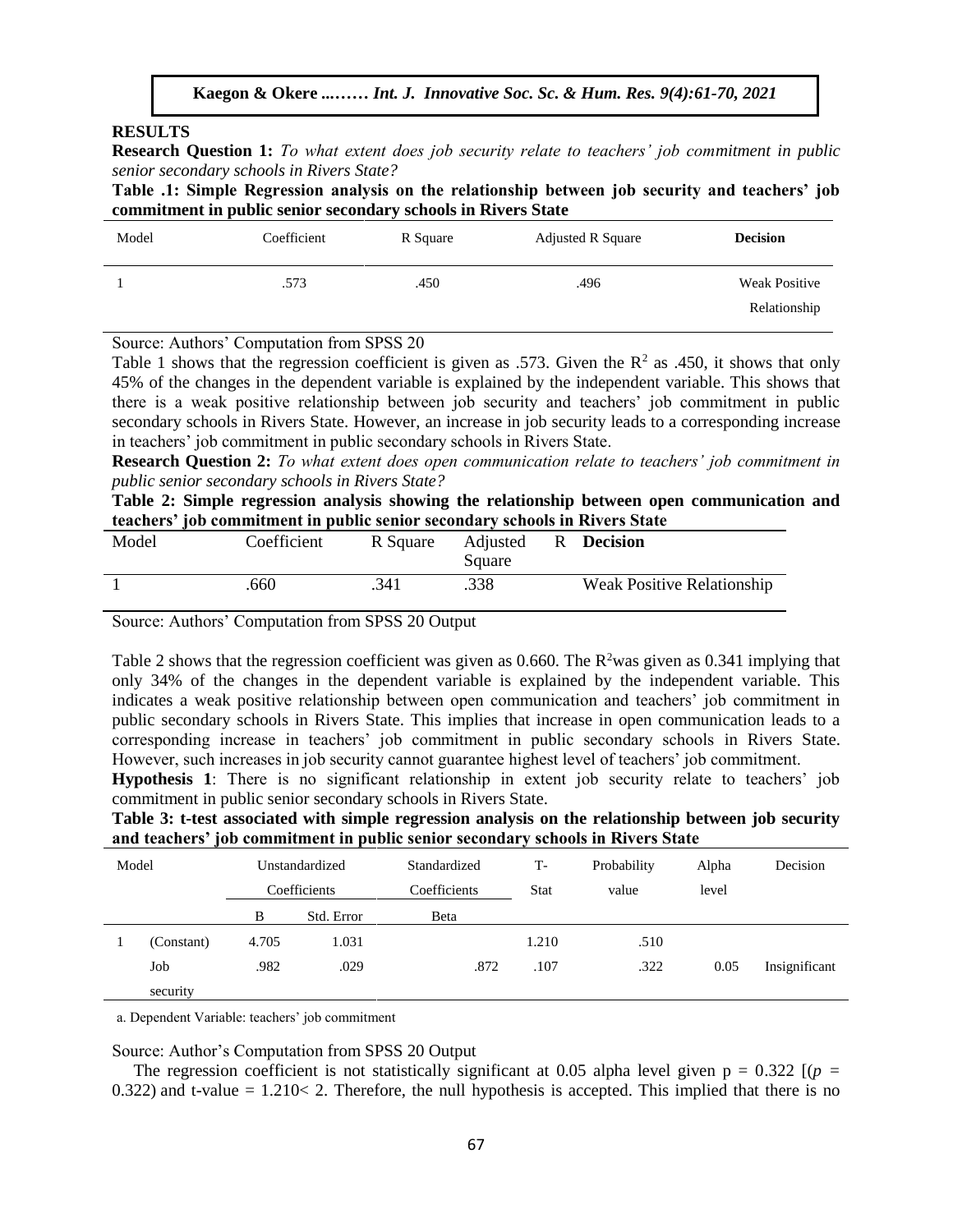significant correlation between job security and teachers' job commitment in public senior secondary schools in Rivers State

**Hypothesis 2**: There is no significant relationship in extent open communication relate to teachers' job commitment in public senior secondary schools in Rivers State

**Table 4: t-test associated with simple regression analysis on the relationship between open communication and teachers' job commitment in public senior secondary schools in Rivers State**

| Model |               | Unstandardized |       | Standardized | $T-$        | Probability | Alpha | Decision      |
|-------|---------------|----------------|-------|--------------|-------------|-------------|-------|---------------|
|       |               | Coefficients   |       | Coefficients | <b>Stat</b> | value       | level |               |
|       |               | B              | Std.  | Beta         |             |             |       |               |
|       |               |                | Error |              |             |             |       |               |
|       | (Constant)    | 2.213          | 9.571 |              | .330        | .721        |       |               |
|       | Open          | 3.482          | 7.044 | .821         | .107        | .423        | 0.05  | Insignificant |
|       | Communication |                |       |              |             |             |       |               |

b. Dependent Variable: teachers' job commitment

Source: Authors' Computation from SPSS Output

Table .3 shows that the p-value is given as 0.423. It is shown that the probability value of 0.423 is greater than the alpha level of significance of 0.05 [ $(p = 0.423) > (\alpha = 0.05)$ ] while (t = .423 < 2). Therefore, the null hypothesis is accepted. This implied that there is no significant relationship between open communication and teachers' job commitment in public senior secondary schools in Rivers State.

### **DISCUSSION**

The first finding of the study revealed that there is a positive correlation between job security and job teachers' commitment in public secondary schools in Rivers State. This is indicative of the fact that, employees' commitment to job has bearing on the level of security he feels about his work. This is consistent with the position of Faremi (2017) who concluded that job security is an important determinant of job retention among teachers. It is one of the non-qualify factors that characterized the level of reliability and dependability of a job. Job is one's expectation about continuity in a job situation. It has to with employee feeling over loss of job or loss of desirable job features such as lack of promotion opportunities, current working conditions, as well as long term career opportunities. However, the results of the study also reveal that the positive relationship is weak and statistically insignificant. This then implies that, though a teacher gets committed when he feels secure about his job, but it is not enough to get the highest level of commitment just with job security alone. This is also confirmed in the conclusion drawn by Okorie (2012) that a teacher has potential to seek motivation but choose to seek satisfaction form hygiene factors tends to view their jobs primarily in terms of salary, working conditions, supervision, job security, school policies and administration, and social relationships. Therefore, it takes more than just job security to attract the higher level of job commitment from teachers.

The second finding of the study revealed that there is a positive relationship between open communication and teachers' job commitment in public secondary schools in Rivers State. Open communication is an indispensable workplace practice that every successful organization thrives on as a key to goal attainment. Public secondary schools in Rivers State also recognize that fact among teachers. Communication may be formal or informal, verbal or non-verbal, written or oral; and its levels include or face-to-face communication between individuals, group communication among teams and organizationallevel communications involve vision and mission, policies, new initiatives, and organizational Knowledge and performance. As stated by Kotter (1988), effective organizational communication is critical to actively engage employees, foster trust and respect, and promote productivity. However, the study reveals that open communication has a weak positive and statistically insignificant correlation with teachers' job commitment. This implies that, although open communication fosters trust, respect and productivity according to Kotter ibid. it cannot induce the highest level of job commitment among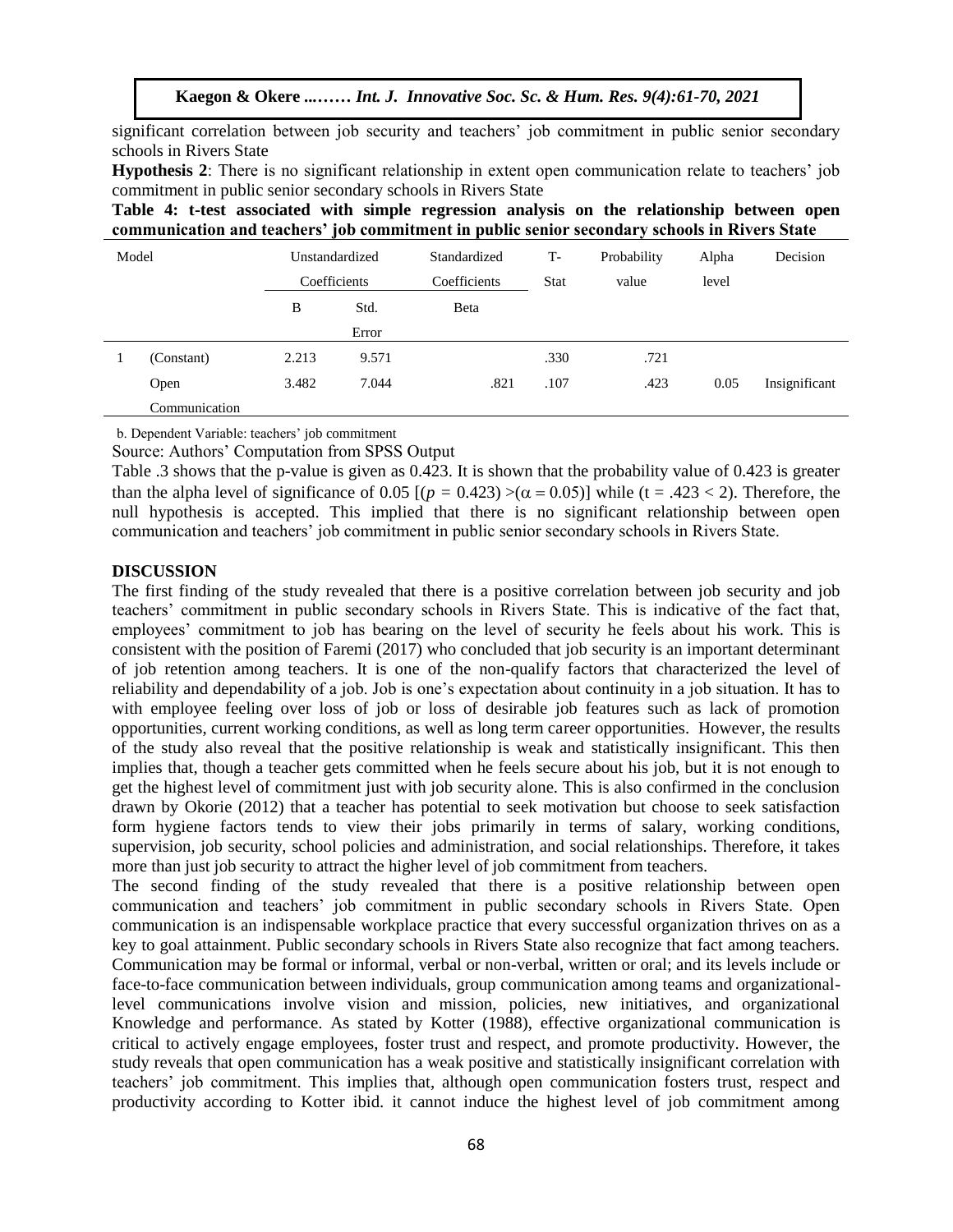teachers' in public secondary schools in Rivers State. Open communication creates clarity and unity of purpose that can lead to goal attainment however, it is not a veritable tool for motivating teachers to commitment to the job with all amount of vigor.

# **CONCLUSION**

Based on the findings, it was concluded that work place best practices are very significant and contributed to teachers' commitment in public senior secondary schools in Rivers State.

# **RECOMMENDATIONS**

Based on the findings and conclusion of this study, the following recommendations are made:

- 1. School principals should establish job security system in their schools as a way of motivating teachers to commit to the job more.
- 2. The principals should develop a proper information system that keeps communication flow effectively and faster without bureaucracy in decision-making in every school.

### **REFERENCES**

- Akpan, C.P. (2013).Job security and Job satisfaction as determinants or organizational commitment among universities teachers in Cross Rivers State, Nigeria. *British Journal of Education* (3) ,32- 42.  $42.$
- Al-Hajar, R.K. (2016). *The effectiveness of school principals' communication on teacher job satisfaction.*  United Arab Emirates University Dissertation.
- Bob (2017). Defining administrative support and its relationship to the Attrition to Teachers of students with Emotional and Behavioural Disorders. *Academic Journal Article Educational Treatment of Children.*6 (6)146-156.
- Cassar. (1999). How to foster compassion at work through compassionate leadership: *Positive psychology. 9(4).*
- Daljeet S. W., Manoj, V. & Dalvinder. S.W. (2011) An instrument to assess adults orientation toward control versus autonomy with children: Reflections on intrinsic motivation and perceived competence. *Journal of Educational, Psychology*, 73.642-650.
- Dhuryana, A. S. & Hussian, F. (2018). The effecting job security and workload on job satisfaction of teachers among higher education institution in Southern Punjab. *3 rd International conference on Emerging Trends in Engineering, Management and Science, at City University*, Reshawa, Pakistan.
- Dunn, J.C., (2002). Professional commitment in the teaching profession: K12 News Lessons and shared resources by Teachers for teachers (TechHub.com).
- Faremi, F.M. (2017). An Assessment of teacher retention and job security in Private secondary school in Ogun State, Nigeria Osun State University, Nigeria. *Bulgarian Journal of Science and Education Policy,* 2, 36-44
- Kamat, S. (2016). Eight ideal workplace practice to follow in 2016, *Entrepreneur media Inc*.
- Keyton, J. (2011). Administration of in-service training and teachers' attitude to work in private secondary schools in Cross River state of Nigeria. *International Journal of Academic Research in Business and Social Sciences*, 2(10), 305-311.
- Khan A. S. & Khan, A. H. (2012). School leaders, school leadership, teacher resources, five ways to make teacher professional development effective *international Journal of Education.* 9 (6) 146-154
- Kitchen P. J & Daly. F. (2002). Rewards and teachers' commitment in secondary schools in Nyimbiwa sub-county Luweero District, Uganda *Institutional management and leadership of Uganda management institute*.
- Maslow, A.H. (1954). A theory of human motivation *Psychological Review*. 50, (4), 370-396
- Okorie, N. C. (2011). *Organizational setting of leadership: Theoretical perspectives*. Totan.